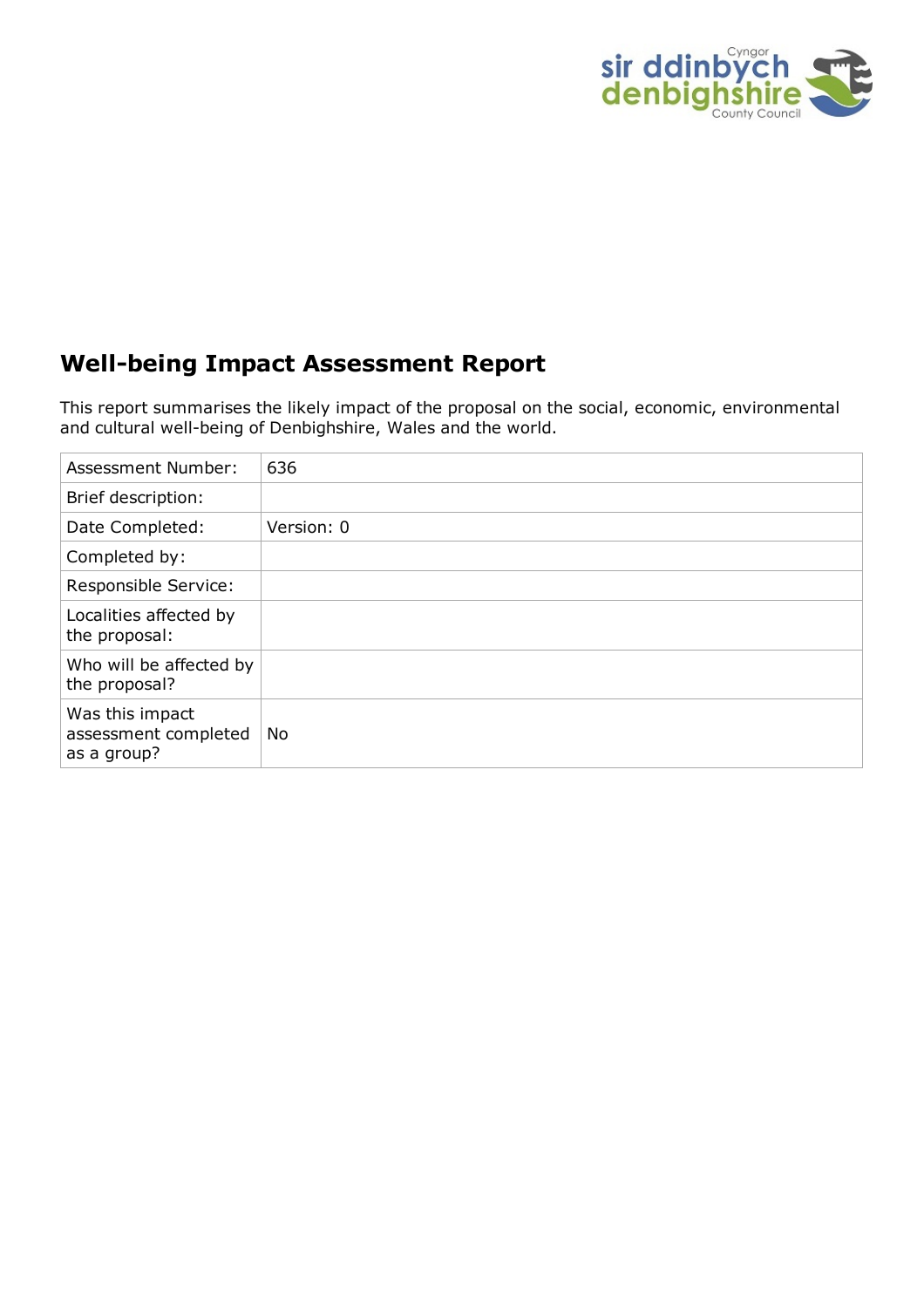# **IMPACT ASSESSMENT SUMMARY AND CONCLUSION**

Before we look in detail at the contribution and impact of the proposal, it is important to consider how the proposal is applying the sustainable development principle. This means that we must act "in a manner which seeks to ensure that the needs of the present are met without compromising the ability of future generations to meet their own needs."

#### **Score for the sustainability of the approach**



#### **Implications of the score**

#### **Summary of impact**

Well-being Goals

- A prosperous Denbighshire
- A resilient Denbighshire
- A healthier Denbighshire
- A more equal Denbighshire
- A Denbighshire of cohesive communities
- A Denbighshire of vibrant culture and thriving Welsh language
- A globally responsible Denbighshire



#### **Main conclusions**

#### **Evidence to support the Well-being Impact Assessment**

 $\Box$  We have consulted published research or guides that inform us about the likely impact of the proposal

 $\Box$  We have involved an expert / consulted a group who represent those who may affected by the proposal

 $\Box$  We have engaged with people who will be affected by the proposal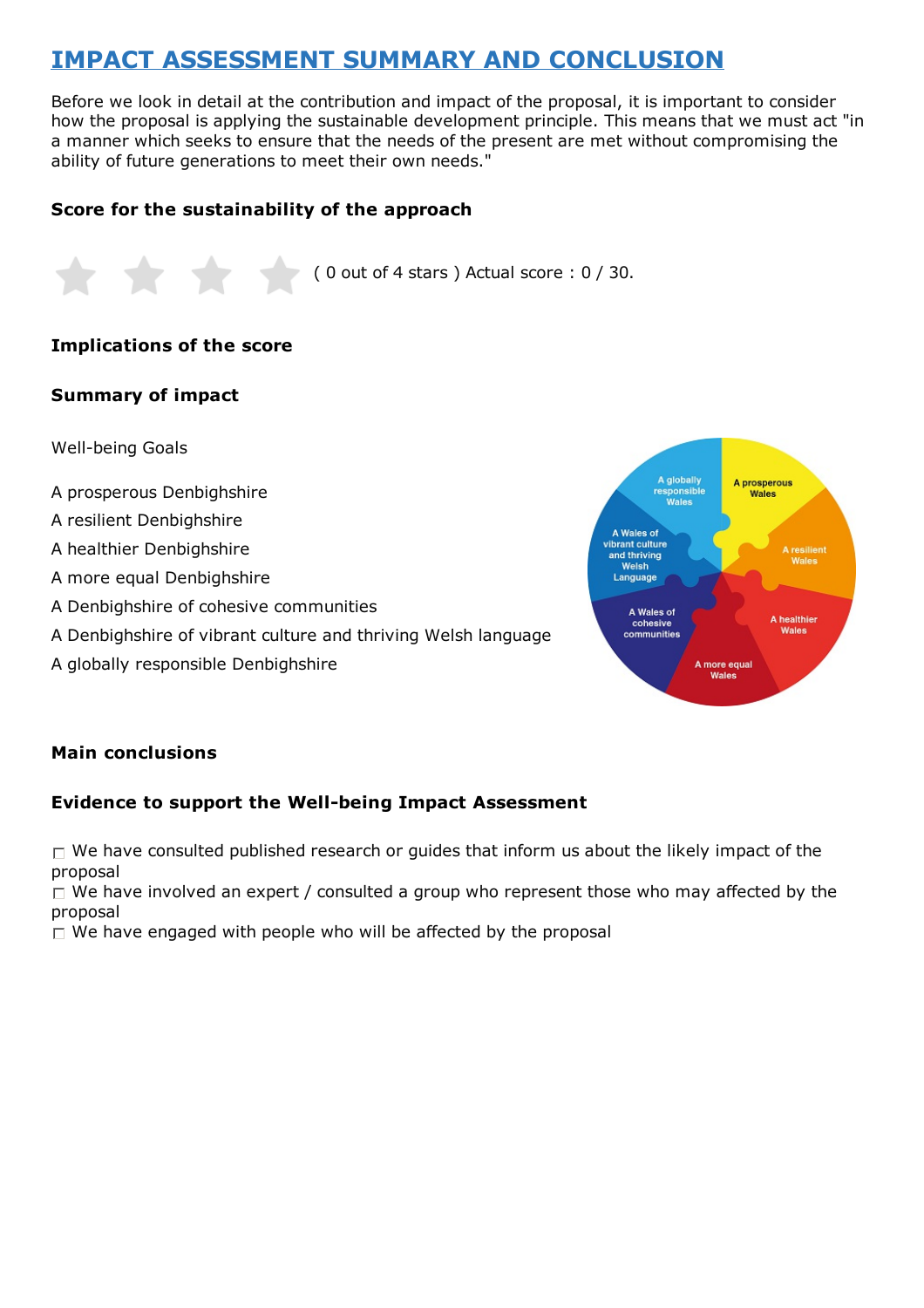## **THE LIKELY IMPACT ON DENBIGHSHIRE, WALES AND THE WORLD**

| <b>A prosperous Denbighshire</b>   |  |
|------------------------------------|--|
| <b>Overall Impact</b>              |  |
| Justification for<br>impact        |  |
| <b>Further actions</b><br>required |  |

### **Positive impacts identified:**

| A low carbon society                                          |  |
|---------------------------------------------------------------|--|
| Quality<br>communications,<br>infrastructure and<br>transport |  |
| <b>Economic</b><br>development                                |  |
| <b>Quality skills for the</b><br>long term                    |  |
| <b>Quality jobs for the</b><br>long term                      |  |
| <b>Childcare</b>                                              |  |

#### **Negative impacts identified:**

| A low carbon society                                          |  |
|---------------------------------------------------------------|--|
| Quality<br>communications,<br>infrastructure and<br>transport |  |
| <b>Economic</b><br>development                                |  |
| <b>Quality skills for the</b><br>long term                    |  |
| <b>Quality jobs for the</b><br>long term                      |  |
| <b>Childcare</b>                                              |  |

| <b>A resilient Denbighshire</b>    |  |
|------------------------------------|--|
| <b>Overall Impact</b>              |  |
| Justification for<br>impact        |  |
| <b>Further actions</b><br>required |  |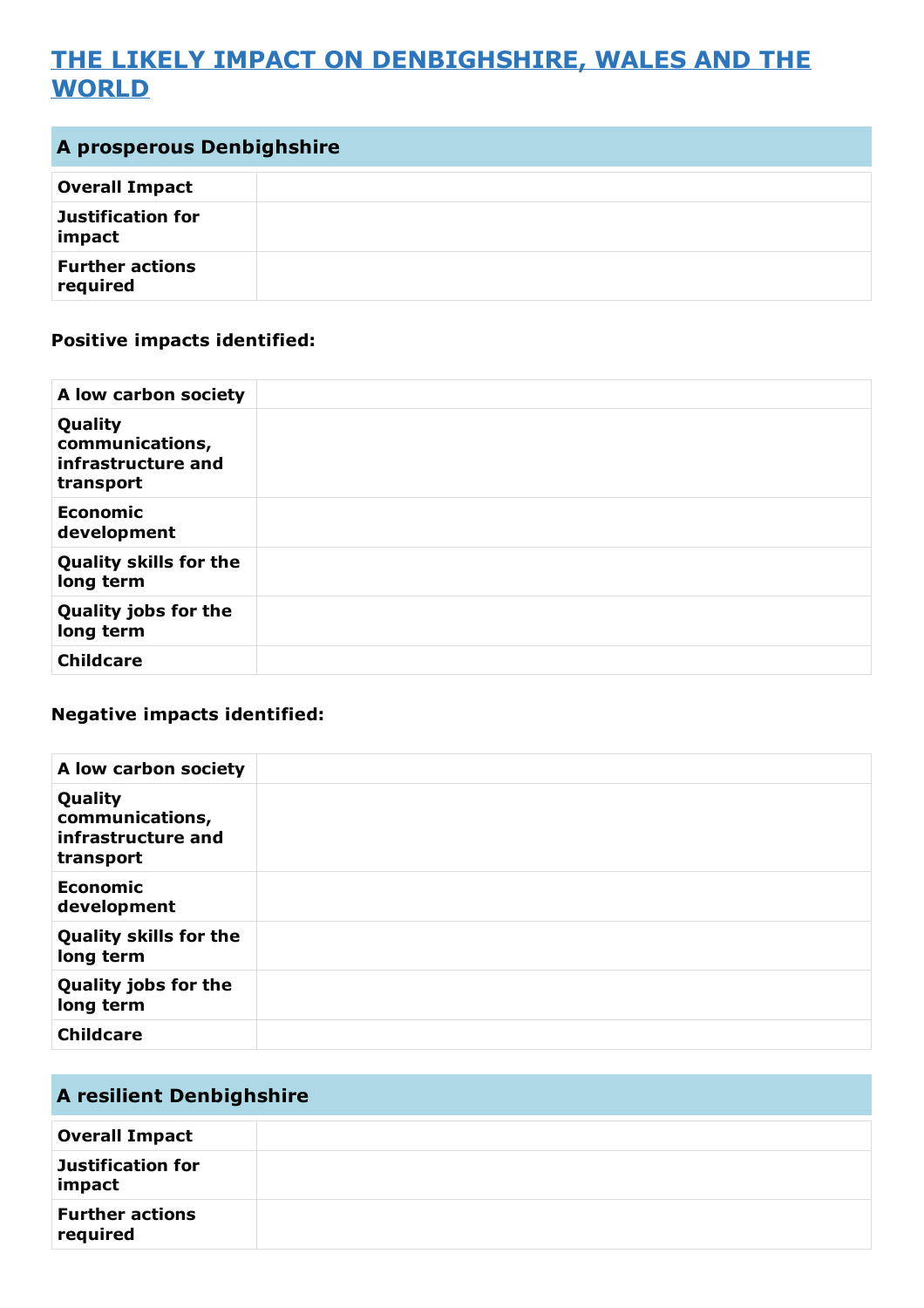| <b>Biodiversity and the</b><br>natural environment                  |  |
|---------------------------------------------------------------------|--|
| <b>Biodiversity in the</b><br>built environment                     |  |
| <b>Reducing waste,</b><br>reusing and<br>recycling                  |  |
| Reduced energy/fuel<br>consumption                                  |  |
| <b>People's awareness</b><br>of the environment<br>and biodiversity |  |
| <b>Flood risk</b><br>management                                     |  |

| <b>Biodiversity and the</b><br>natural environment                  |  |
|---------------------------------------------------------------------|--|
| <b>Biodiversity in the</b><br>built environment                     |  |
| <b>Reducing waste,</b><br>reusing and<br>recycling                  |  |
| Reduced energy/fuel<br>consumption                                  |  |
| <b>People's awareness</b><br>of the environment<br>and biodiversity |  |
| <b>Flood risk</b><br>management                                     |  |

# **A healthier Denbighshire**

| <b>Overall Impact</b>              |  |
|------------------------------------|--|
| Justification for<br>impact        |  |
| <b>Further actions</b><br>required |  |

### **Positive impacts identified:**

| A social and physical<br>environment that<br>encourage and<br>support health and<br>well-being |  |
|------------------------------------------------------------------------------------------------|--|
|                                                                                                |  |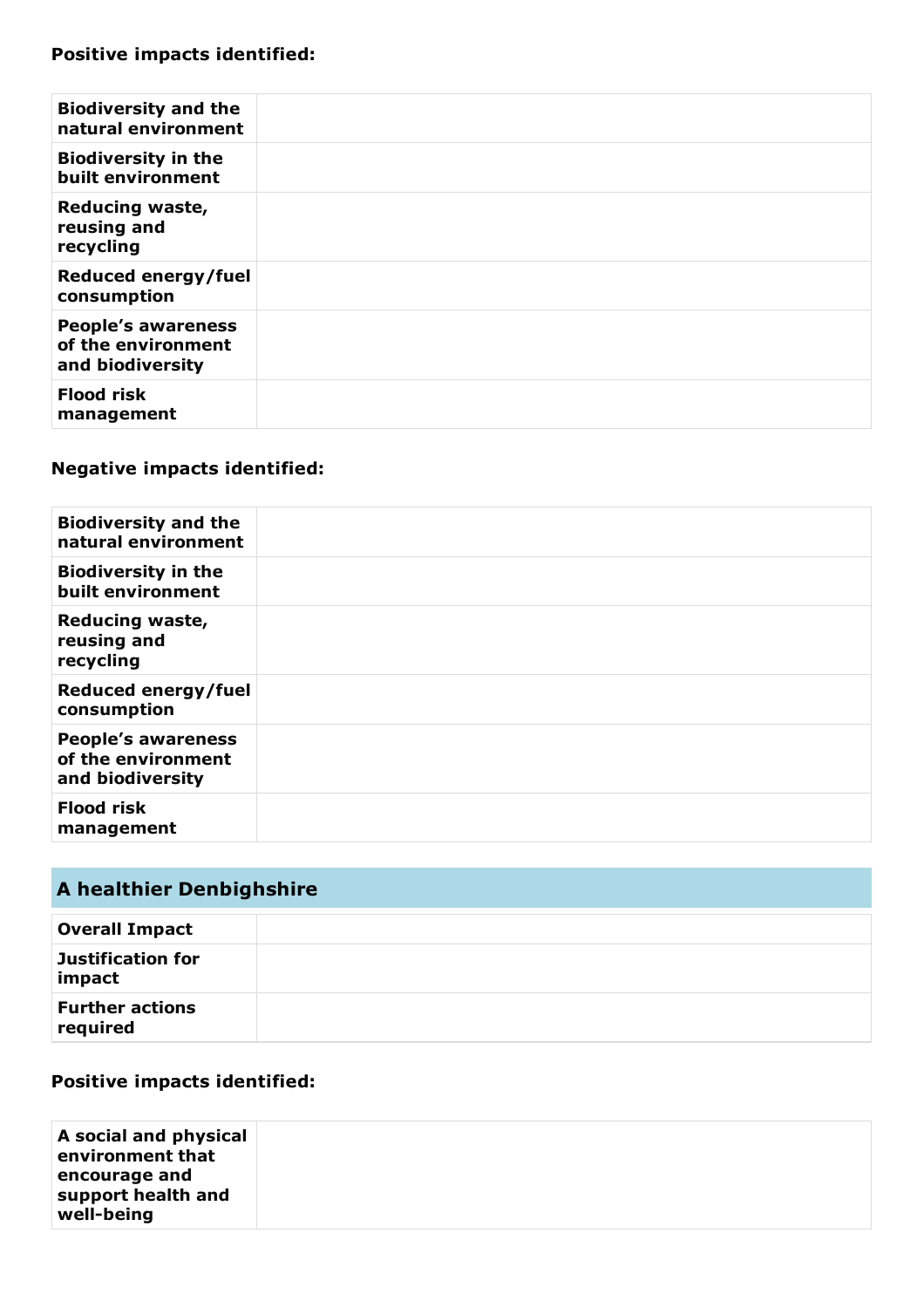| <b>Access to good</b><br>quality, healthy food         |  |
|--------------------------------------------------------|--|
| <b>People's emotional</b><br>and mental well-<br>being |  |
| <b>Access to healthcare</b>                            |  |
| <b>Participation in</b><br>leisure opportunities       |  |

| A social and physical<br>environment that<br>encourage and<br>support health and<br>well-being |  |
|------------------------------------------------------------------------------------------------|--|
| <b>Access to good</b><br>quality, healthy food                                                 |  |
| <b>People's emotional</b><br>and mental well-<br>being                                         |  |
| <b>Access to healthcare</b>                                                                    |  |
| <b>Participation in</b><br>leisure opportunities                                               |  |

## **A more equal Denbighshire**

| <b>Overall Impact</b>              |  |
|------------------------------------|--|
| Justification for<br>impact        |  |
| <b>Further actions</b><br>required |  |

## **Positive impacts identified:**

| orientation |                                                                                                                                                                                                                                                                                               |  |  |
|-------------|-----------------------------------------------------------------------------------------------------------------------------------------------------------------------------------------------------------------------------------------------------------------------------------------------|--|--|
|             | Improving the well-<br>being of people with<br>protected<br>characteristics. The<br>nine protected<br>characteristics are:<br>age; disability;<br>gender<br>reassignment;<br>marriage or civil<br>partnership;<br>pregnancy and<br>maternity; race;<br>religion or belief;<br>sex; and sexual |  |  |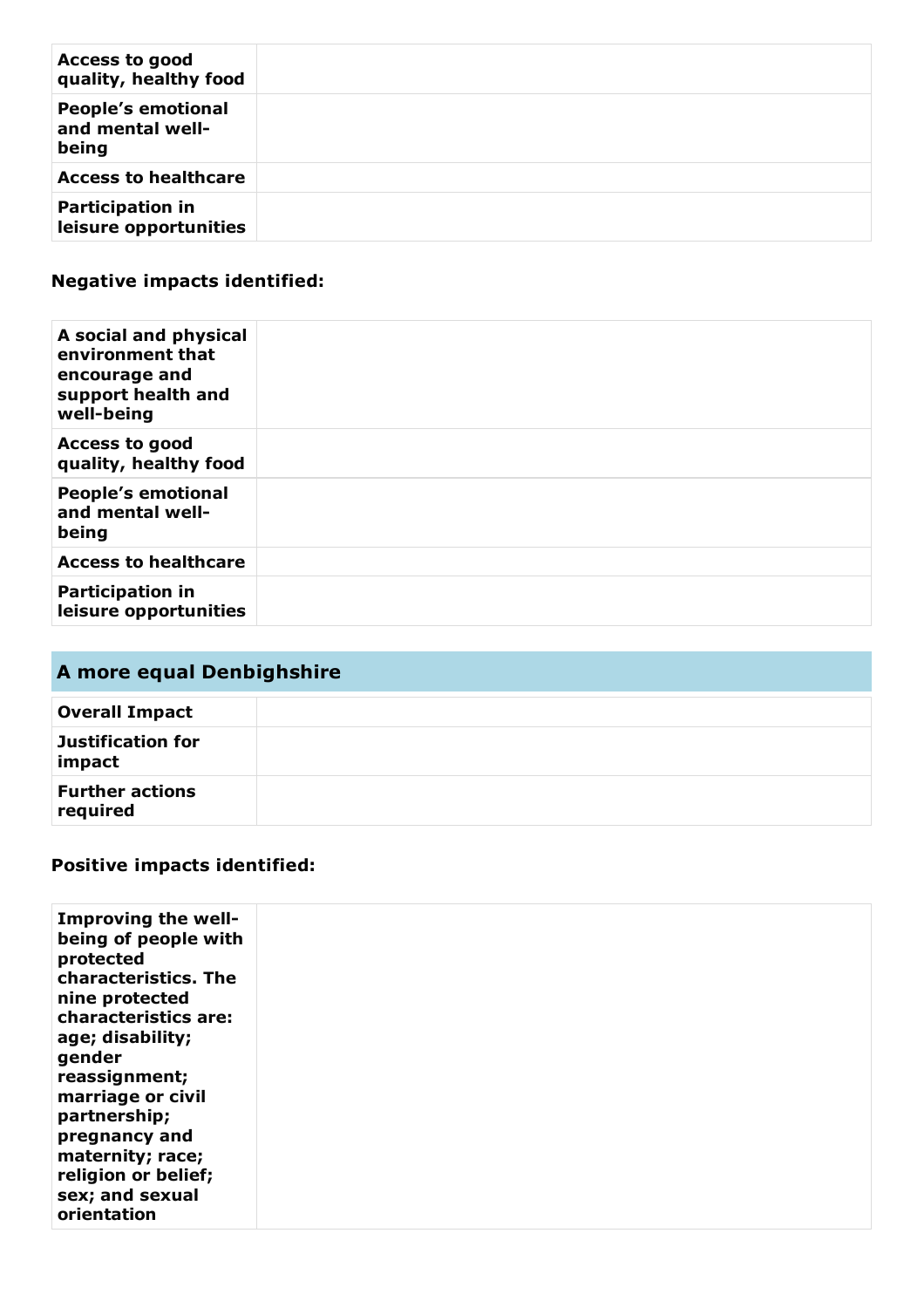| <b>People who suffer</b><br>discrimination or<br>disadvantage     |  |
|-------------------------------------------------------------------|--|
| Areas with poor<br>economic, health or<br>educational<br>outcomes |  |
| People in poverty                                                 |  |

| Improving the well-<br>being of people with<br>protected<br>characteristics. The<br>nine protected<br>characteristics are:<br>age; disability;<br>gender<br>reassignment;<br>marriage or civil<br>partnership;<br>pregnancy and<br>maternity; race;<br>religion or belief;<br>sex; and sexual<br>orientation |  |
|--------------------------------------------------------------------------------------------------------------------------------------------------------------------------------------------------------------------------------------------------------------------------------------------------------------|--|
| <b>People who suffer</b><br>discrimination or<br>disadvantage                                                                                                                                                                                                                                                |  |
| Areas with poor<br>economic, health or<br>educational<br>outcomes                                                                                                                                                                                                                                            |  |
| People in poverty                                                                                                                                                                                                                                                                                            |  |

# **A Denbighshire of cohesive communities**

| <b>Overall Impact</b>              |  |
|------------------------------------|--|
| Justification for<br>impact        |  |
| <b>Further actions</b><br>required |  |

### **Positive impacts identified:**

| <b>Safe communities</b><br>and individuals          |  |
|-----------------------------------------------------|--|
| <b>Community</b><br>participation and<br>resilience |  |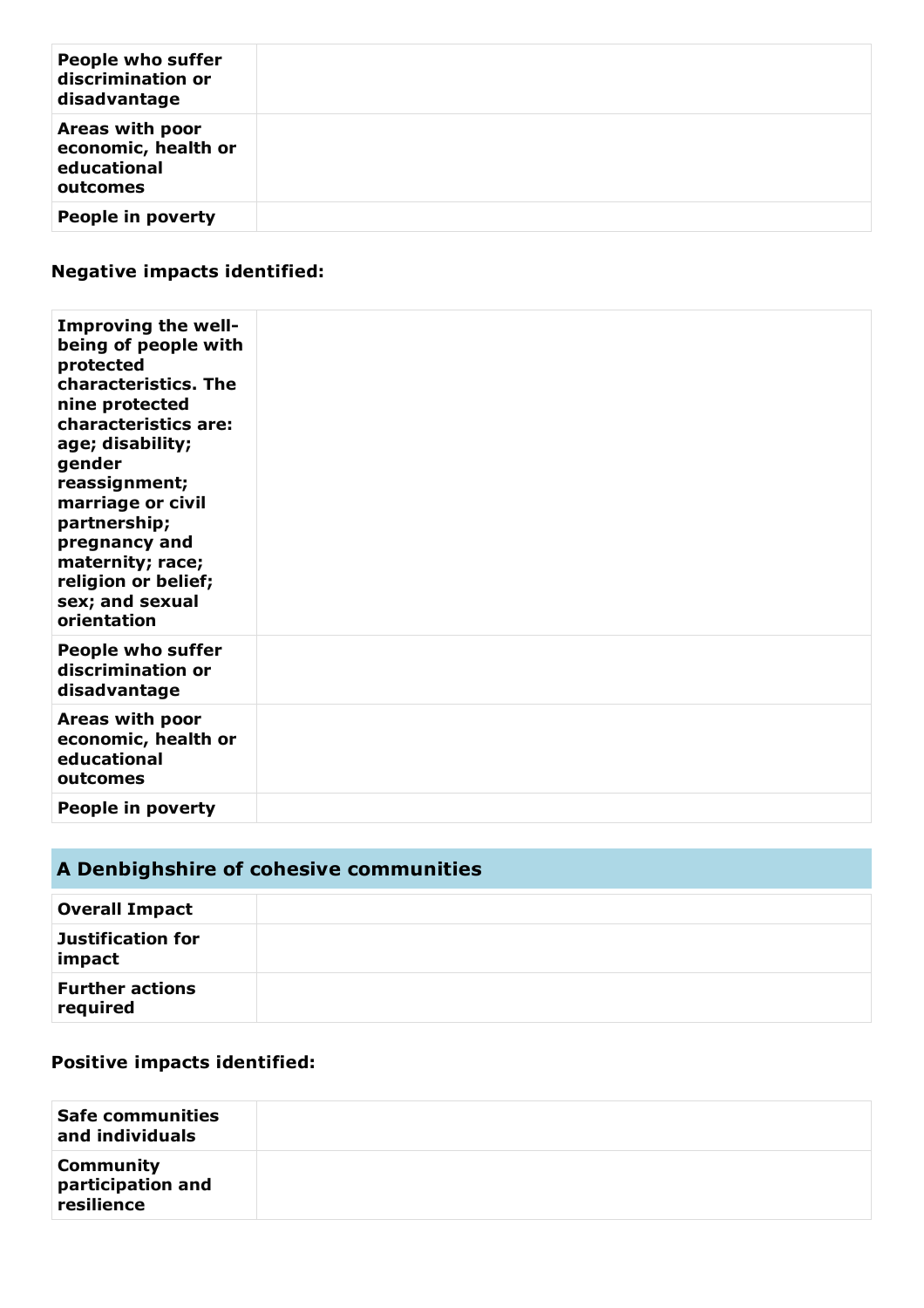| The attractiveness of<br>the area |  |
|-----------------------------------|--|
| <b>Connected</b><br>communities   |  |
| <b>Rural resilience</b>           |  |

| <b>Safe communities</b><br>and individuals          |  |
|-----------------------------------------------------|--|
| <b>Community</b><br>participation and<br>resilience |  |
| The attractiveness of<br>the area                   |  |
| <b>Connected</b><br>communities                     |  |
| <b>Rural resilience</b>                             |  |

## **A Denbighshire of vibrant culture and thriving Welsh language**

| <b>Overall Impact</b>              |  |
|------------------------------------|--|
| Justification for<br>impact        |  |
| <b>Further actions</b><br>required |  |

#### **Positive impacts identified:**

| <b>People using Welsh</b>              |  |
|----------------------------------------|--|
| <b>Promoting the Welsh</b><br>language |  |
| <b>Culture and heritage</b>            |  |

#### **Negative impacts identified:**

| <b>People using Welsh</b>              |  |
|----------------------------------------|--|
| <b>Promoting the Welsh</b><br>language |  |
| <b>Culture and heritage</b>            |  |

## **A globally responsible Denbighshire**

| <b>Overall Impact</b>       |  |
|-----------------------------|--|
| Justification for<br>impact |  |